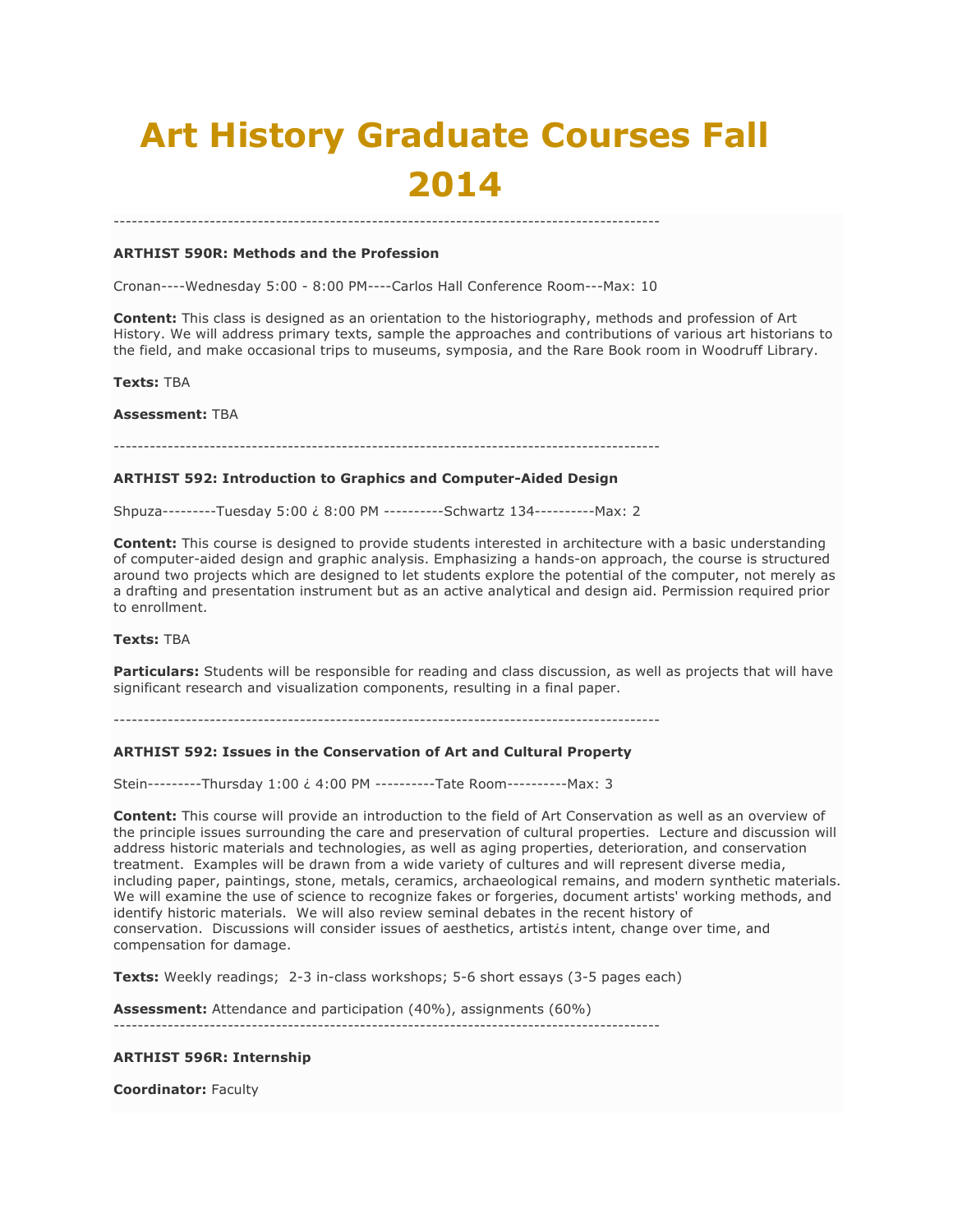May be repeated with permission from the director of internships. Interns must be nominated by the department for internships at the Michael C. Carlos Museum, the High Museum of Art, and elsewhere. Variable credit.

-------------------------------------------------------------------------------------------

#### **ARTHIST 597R: Directed Study**

Faculty; variable credit.

-------------------------------------------------------------------------------------------

#### **ARTHIST 599R: Thesis Research (Permission only)**

-------------------------------------------------------------------------------------------

**ARTHIST 719R: Memory, Ritual, and Transformation: Function and Meaning in 18th Dynasty Private Decorated Tombs at Thebes and Amarna**

Robins----Tuesday 9:00 AM - 12:00 PM----Carlos Hall Conference Room----Max: 10

**Content:** This seminar will explore the function of 18th dynasty private tombs at Thebes and Amarna within the context of ancient Egyptian religion, culture, and funerary beliefs. We will examine how tombs and their decoration preserved the memory of the dead within the community, how images and rituals performed within the tomb chapels linked the living and the dead, and how the architecture and decoration of the tombs aided the transformation of the deceased through death into the afterlife. We will also compare the tombs at Thebes with the tombs built and decorated at Amarna during the reign of Akhenaten, when traditional Egyptian religious beliefs were replaced by a new set of beliefs focusing on the sun disk or Aten.

**Texts:** Selected readings.

**Assessment:** Presentation and discussion of readings; preliminary oral presentation of research topic; final oral presentation of research topic; 16-20 page, double spaced, 12-point research paper.

-------------------------------------------------------------------------------------------

#### **ARTHIST 729: The Acropolis as Museum: Dedications and Decorative Arts or Archaic and Classical Greece**

Gaunt----Tuesday 1:00 - 4:00 PM----Tate Room----Max: 10

**Content:** This course explores the thousands of smaller objects that have been excavated on the Athenian Acropolis. Starting as early as the neolithic period, we observe evidence for a bronze age palace, even a few graves, and later the beginning of votive dedications. The character and appearance of these change remarkably over time, but the quantity and sometimes the quality are remarkable. The course offers a historical trajectory to the end of the fifth century, and also pays attention to the diverse media in which these dedications were made, whether vessels, statuettes and armor in bronze, gold jewelry, gems, silver plate or decorated pottery. Our evidence for what was once on the Acropolis is gleaned from excavated finds, from literary sources and from inscriptions. These are combined and then compared with relevant material in the collections of the Carlos Museum: every week, original works of art will be made available for study.

#### **Recommended Texts:** TBA

**Assessment:** TBA

-------------------------------------------------------------------------------------------

#### **ARTHIST 749R: Praise, Prayer and Pictorial Invention in Late Medieval and Renaissance Europe**

Campbell----Thursday 1:00 - 4:00 PM----Carlos Hall Conference Room----Max: 10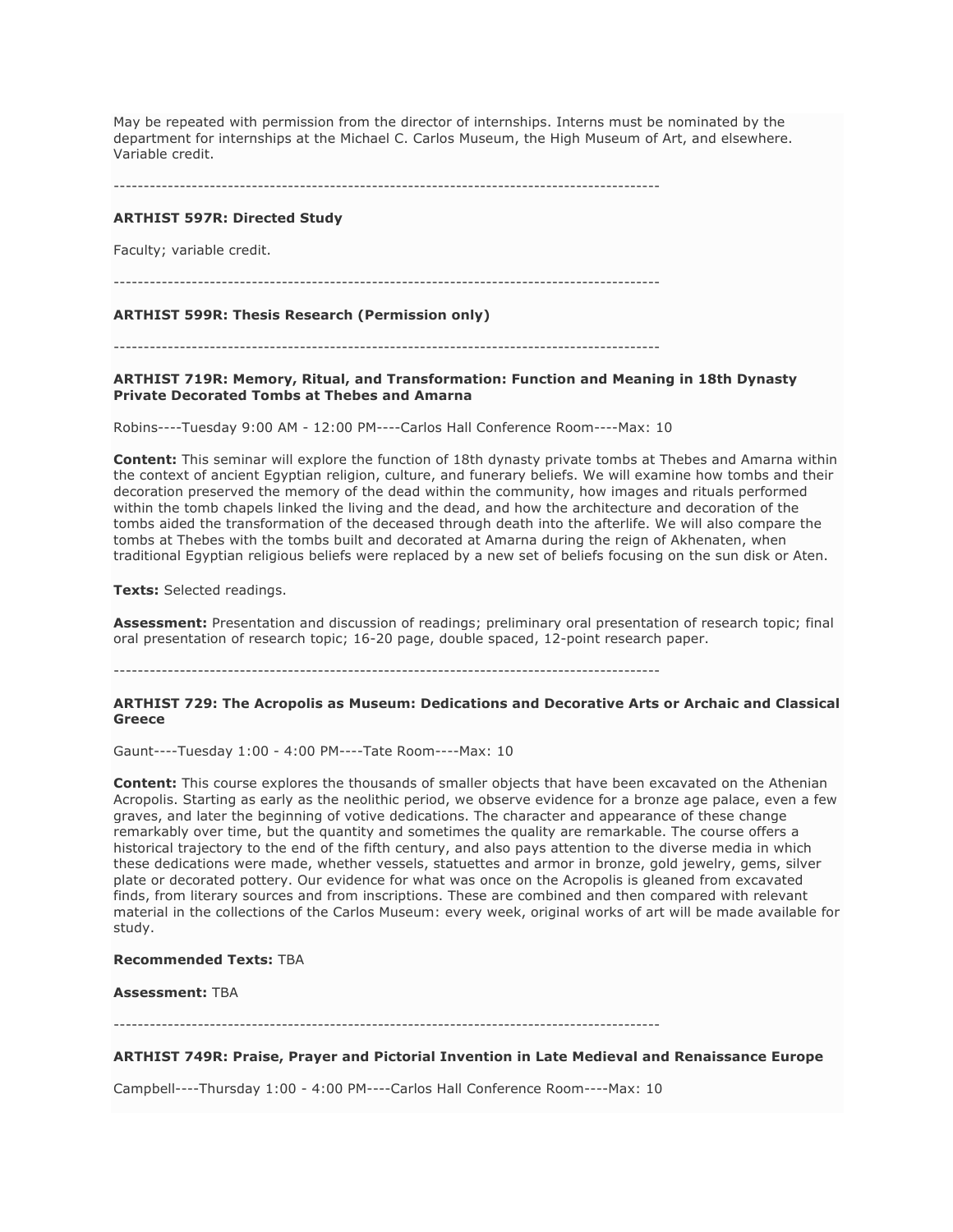**Content:** This course will focus on the techniques and modes of rhetorical description as they were brought to bear on the problem of picturing the Virgin from the 12th to the 16th century. Our primary materials will include both texts, especially religious lyrics, and images, including the monumental images of Madonna produced in Siena during the late 13th and 14th centuries, and the ornamental confections of painters like Pisanello (Antonio di Pucci) and Carlo Crivelli in the 15th century. The principle focus will be on Italian examples, but the parameters suggested by the central question are very flexible. Topics for research may include examples from other European centers, including those located the New World.

## **Primary Texts:**

- ¿ Matthew of Vendôme, Ars versificatoria
- ¿ Geoffrey of Vinsauf, Poetria Nova
- ¿ Boncompagno da Signa, Rota Veneris
- ¿ Jacopo de Voragine, Legenda Aurea; Laudi
- ¿ Dante, Vita Nuova
- ¿ Lucrezia Tornabuoni, Laudi and Storie

**Secondary Texts:** Selected authors, including: Patrick Diehl, James J. Murphy, Douglas R. Kelly, C. Jean Campbell, Megan Holmes, Jane Tylus, Elizabeth Cropper, Regina Stefaniak

**Assessment:** Informed participation, research presentation and paper.

-------------------------------------------------------------------------------------------

#### **ARTHIST 789R: The Seen, the Unseen, and in Between: Art and Ambiguity, Assemblage, Secrecy, and Silence**

Gagliardi----Tuesday 4:00 - 7:00 PM----Carlos Hall Conference Room----Max: 10

Content: Michael Taussig distinguishes between the *isecret,i* which he suggests exists only as an invention, and the ¿public secret [that is] fated to maintain the verge where the secret is not destroyed through exposure, but subject to a revelation that does justice to iti (1999: 7-8). In this seminar, we will explore how concepts of the secret and public secret relate to the arts by focusing on seen and unseen dimensions of art as well as tensions seeing and not seeing produce. We will investigate ambiguity, assemblage, secrecy, and silence in art and consider how art makers and art viewers meet or intersect through the seen, the unseen, and the tension in between the two. Our conversation will begin with a case study and Georg Simmel¿s generative article on secrecy and secret societies. We will spring from that platform to examine different theoretical approaches to and expand our understandings of concealment and revelation, the visible and invisible, and the known and unknown. The case studies we will discuss throughout the term relate to arts of Africa and its diasporas. However, students are welcome to write final research papers that engage with the seminarcs theme but focus on historical or contemporary arts from areas beyond Africa and its diasporas.

#### **Texts:**

- Bok, Sissela. 1989 [1983]. *Secrecy: On the Ethics of Concealment and Revelation.* New York: Vintage Books
- Taussig, Michael. 1999. *Defacement: Public Secrecy and the Labor of the Negative.* Stanford: Stanford University Press
- Readings in addition to the books listed above will be available in hard copy on reserve or through library databases.